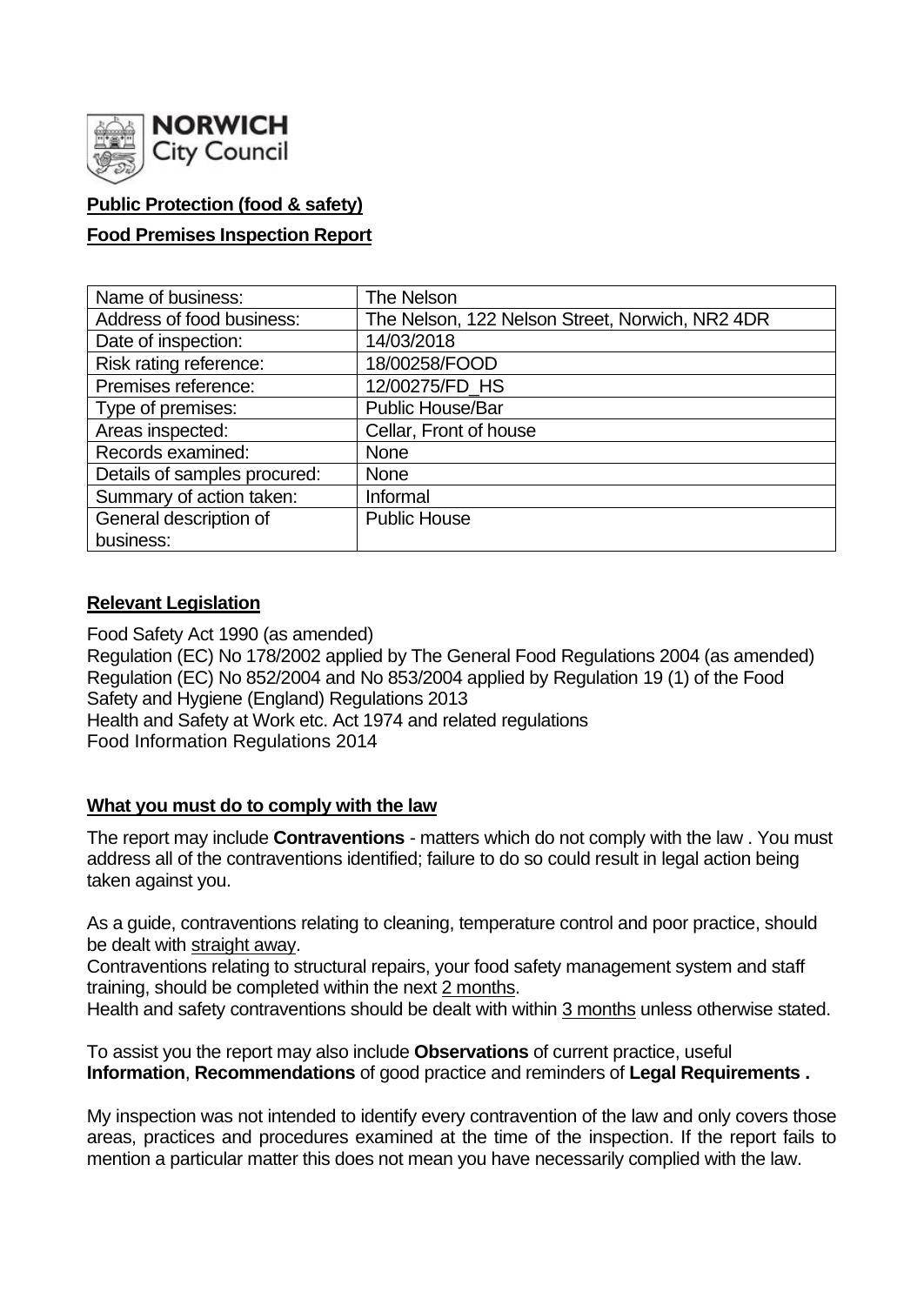# **FOOD SAFETY**

#### **How we calculate your Food Hygiene Rating:**

The food safety section has been divided into the three areas which you are scored against for the hygiene rating: 1. food hygiene and safety procedures, 2. structural requirements and 3. confidence in management/control procedures. Each section begins with a summary of what was observed and the score you have been given. Details of how these scores combine to produce your overall food hygiene rating are shown in the table.

| <b>Compliance Area</b>                     |          |    |           | <b>You Score</b> |               |    |           |    |          |
|--------------------------------------------|----------|----|-----------|------------------|---------------|----|-----------|----|----------|
| Food Hygiene and Safety                    |          |    |           | $\overline{0}$   | 5             | 10 | 15        | 20 | 25       |
| <b>Structure and Cleaning</b>              |          |    |           | $\overline{0}$   | 5             | 10 | 15        | 20 | 25       |
| Confidence in management & control systems |          |    |           | $\overline{0}$   | 5.            | 10 | 15        | 20 | 30       |
|                                            |          |    |           |                  |               |    |           |    |          |
| <b>Your Total score</b>                    | $0 - 15$ | 20 | $25 - 30$ |                  | $35 - 40$     |    | $45 - 50$ |    | > 50     |
| <b>Your Worst score</b>                    | 5        | 10 | 10        |                  | 15            |    | 20        |    |          |
|                                            |          |    |           |                  |               |    |           |    |          |
| <b>Your Rating is</b>                      | 5        |    | 3         |                  | $\mathcal{P}$ |    |           |    | $\Omega$ |

Your Food Hygiene Rating is 4 - a good standard

## **1. Food Hygiene and Safety**

Food hygiene standards are high. You demonstrated a very good standard of compliance with legal requirements. You have safe food handling practices and procedures and all the necessary control measures to prevent cross-contamination are in place. Some minor contraventions require your attention. **(Score 5)**

000046

### Hand-washing

**Observation** Hand washing was managed well and wash-hand basins were well stocked with hand cleaning material.

### Personal Hygiene

**Observation** I was pleased to see that standards of personal hygiene were high.

### Temperature Control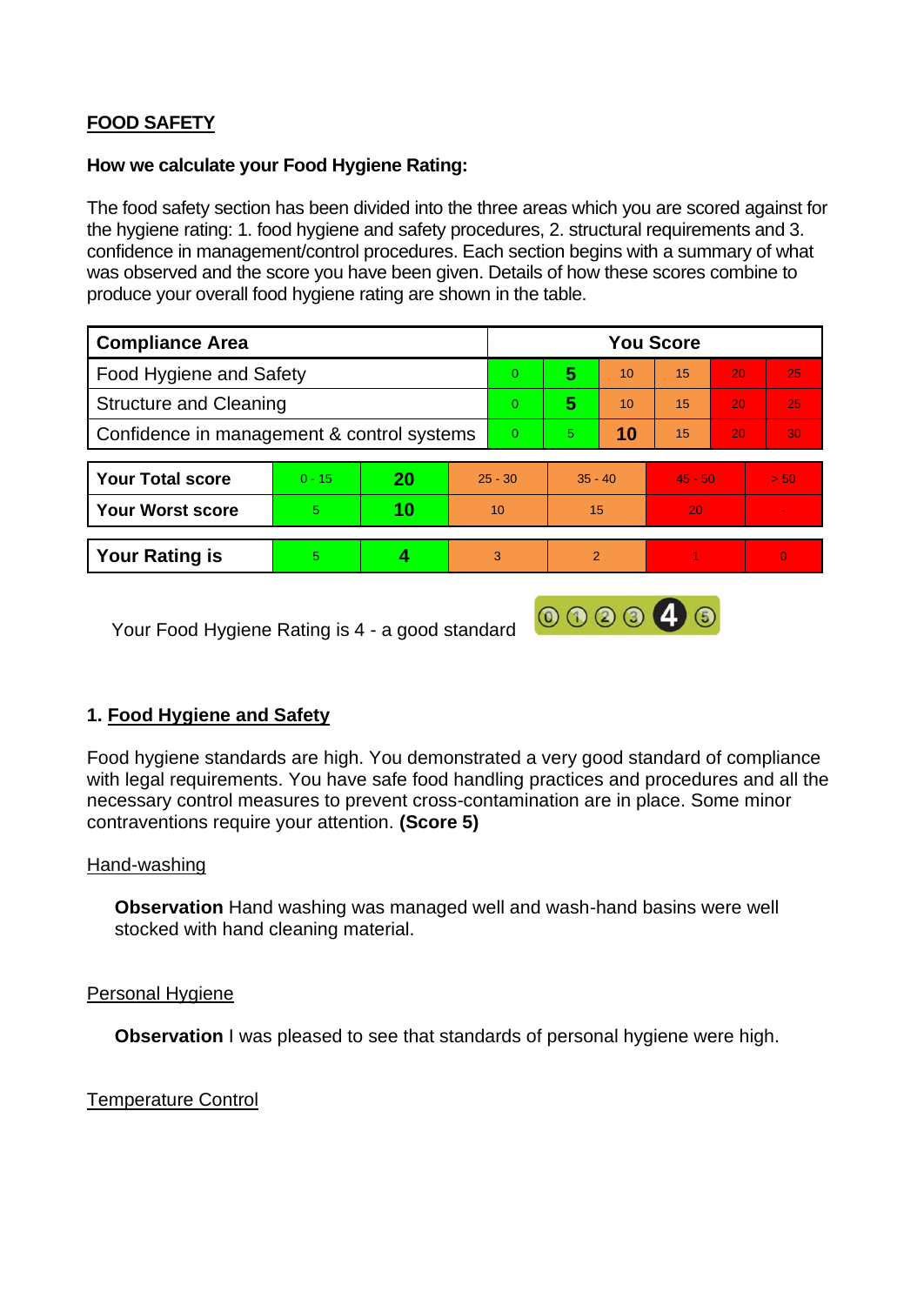**Observation** I was pleased to see you were able to limit bacterial growth and/or survival by applying appropriate temperature controls at points critical to food safety and that you were diligently monitoring temperatures.

### **2. Structure and Cleaning**

The structure facilities and standard of cleaning and maintenance are all of a good standard and only minor repairs and/or improvements are required. Pest control and waste disposal provisions are adequate. The minor contraventions require your attention. **(Score 5)**

### Cleaning of Structure

**Contravention** The following structural items were dirty and require more frequent and thorough cleaning:

• pipe in the gents WC

### Cleaning of Equipment and Food Contact Surfaces

**Contravention** The following surfaces and equipment in contact with food were dirty and/or could not be cleaned and require cleaning or discarding:

- the Kronenburg dispenser in the lounge bar
- interior to the ice machine

### **3. Confidence in Management**

There are generally satisfactory food safety controls in place although there is evidence of some non-compliance with the law. The contraventions require your attention; although not critical to food safety they may become so if not addressed. **(Score 10)**

#### Waste Food and other Refuse

**Observation** You had measures in place to dispose of waste food appropriately and were employing the services of a registered waste carrier.

#### Infection Control / Sickness / Exclusion Policy

**Guidance** Public Health England recommends that food handlers known or suspected to be suffering from a food-borne infection or gastrointestinal illness stay away from work until symptom-free for 48 hours.